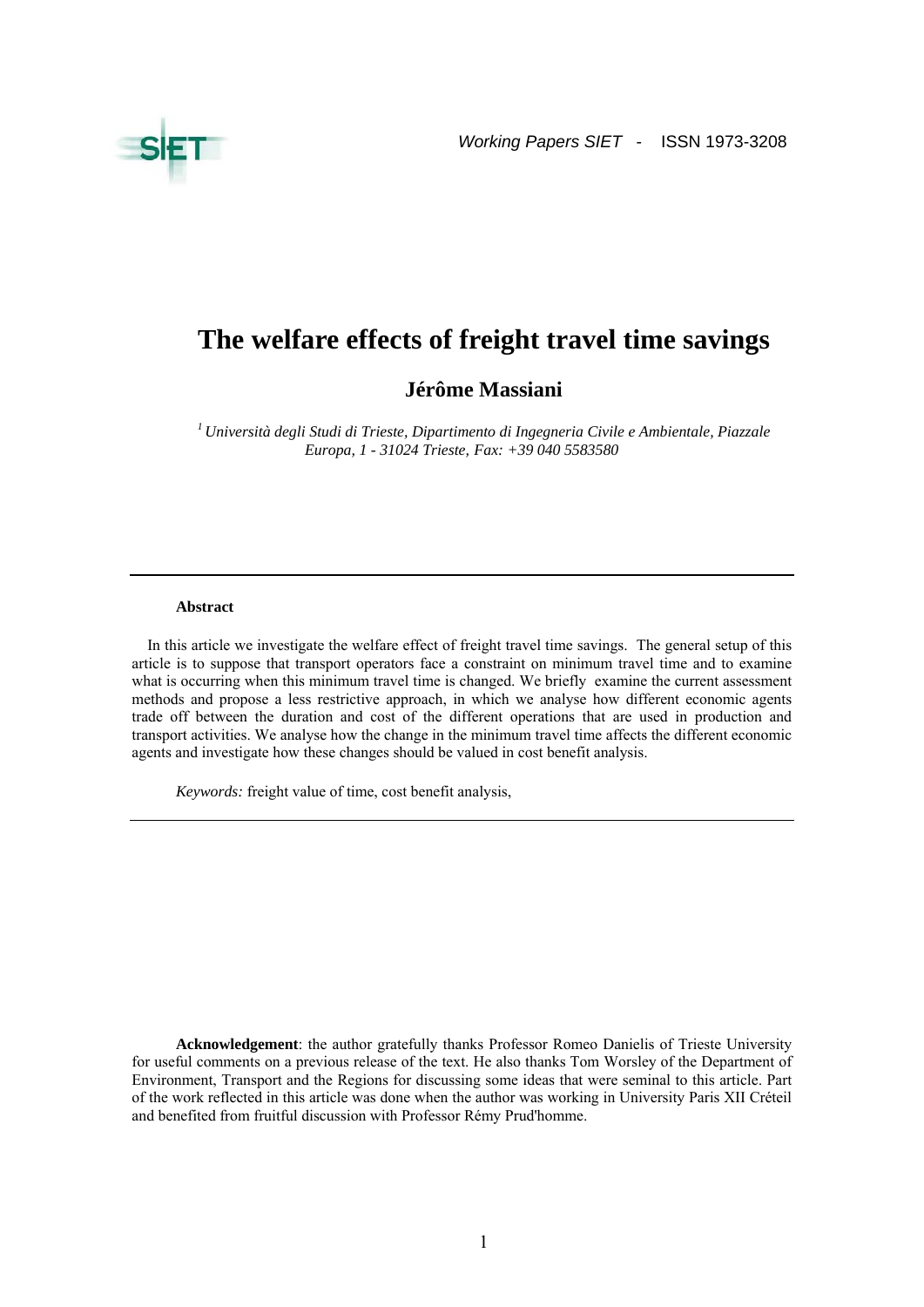## **1. Introduction**

In this article we investigate the value that should be placed on travel time savings for freight transportation in cost benefit analysis. While passenger transportation has received accurate attention from the community of transport economists, the value of time savings for freight lies far behind both regarding the availability of a widely recognised theoretical analysis and the number of empirical results available. This situation may be explained by the fact that the value of freight time savings only ranks second among the benefits of transport related projects, after the value of time for passengers. However, the lag in the research for freight value of time clearly exceeds what this second rank may justify.

Such an observation motivates a research on how the welfare effects of freight transportation time savings should be accounted for in cost-benefit analysis.

In the first section, we present the current paradigm that is in use in evaluation practice in industrialized countries, and underline the limits of this paradigm. In the second section, we derive a microeconomic model that describes how different agents have to deal with the duration of transport operations. In particular, we analyse how firms make trade offs between time and cost for different operations, including transportation of outputs. In the third section, we illustrate how savings on travel time affects the cost-duration trade off of firms and investigate how such effects should be taken into consideration in cost-benefit analysis. In the forth section, we investigate the monetary value that should be placed on these effects and implement our findings on the cost-benefit analysis of a set of projects in the UK.

# **2. The current approaches and their limits**

In this section we give a brief overview of the current approaches used for the valuation of freight travel time savings. We also show the limits of these procedures and propose a number of improvements.

# *Current approaches to value freight travel time savings*

The current approach in use in industrialized countries are summarised in Commission Européenne (1994) and Bruzelius (2001). Besides their differences, the commonalities among the different approaches, usually referred to under the name "factor cost approach", are that they rely on a relationship between the duration and the cost of transport operations. In other words, the reduction of travel time affects the cost of transportation because it modifies the quantity of consumed inputs (vehicles.hours and drivers.hours). A more detailed framework, as is exemplified by the COBA Manual in England (DETR 2001), considers that operating costs of the vehicles vary with speed (as is common knowledge about fuel consumption).

A general formulation of the transport production cost, taking into the effect of speed, can be proposed under the form: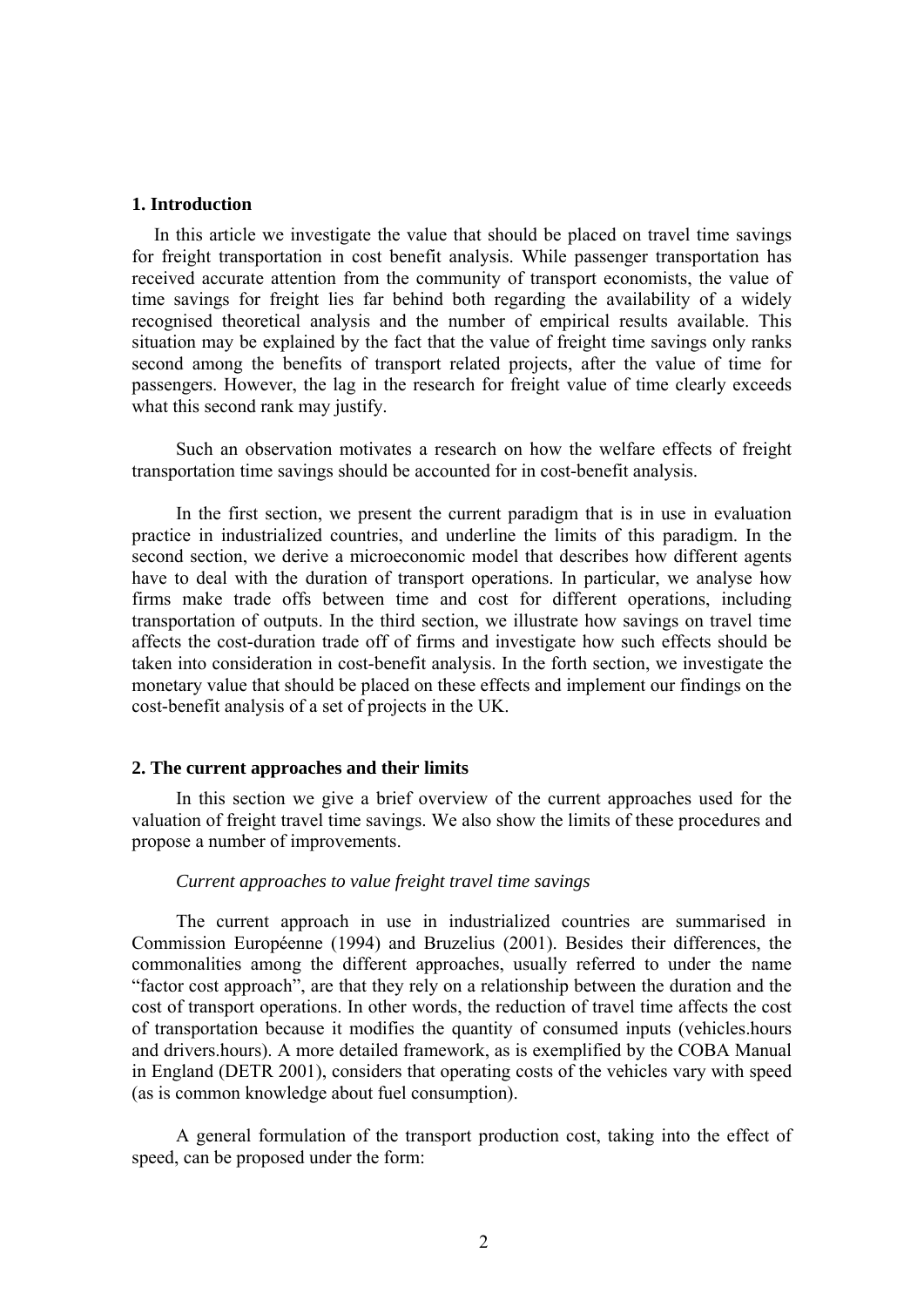$$
ct(d_{\mu}; k) = w. d_{\mu} + v. d_{\mu} + k. g(k/d_{\mu}), with
$$
 (1)

 $ct(d<sub>u</sub>; k)$  travel cost dμ travel duration k travel distance w hourly cost of the driver v hourly cost of the vehicle  $g(k/d<sub>u</sub>)$  vehicle operating costs per kilometre as a function of speed.

The last component of the function,  $g(k/d<sub>u</sub>)$  is U shaped, and so will be the function  $ct(d<sub>u</sub>,k)$ , for a given distance k. This reflects the fact that starting from an initial situation where speed is low, transportation time reduction (speed increase) will result in an economy on driver and vehicle as well as a reduction of vehicle operating costs, however when duration decreases further (that is, speed increases), technological factors such as the increase in fuel consumption per kilometre have an adverse effect on cost reduction. Above a certain speed, provided this speed is technically feasible for the vehicle, the adverse effect can override the economy in labour and capital hourly costs and this will result in a cost increase. As far as road transportation is concerned, only part of the U shape curve is relevant, that is the part where cost increase with duration. This is due to the magnitude of the cost component corresponding to the hourly costs of driver and vehicle; that is such that the cost is still increasing with duration (decreasing with speed) for speeds around 100 km/h (base on DETR data 2001), which is larger than the speed at which Heavy Good Vehicles operate in normal conditions. However, in order to be suitable for different modes, the analyst should retain a general formulation where both slopes of the cost-duration relationship are available. This is for instance the case for rail transportation, where costs increase sharply with speed (Thompson, 1990).

Whatever the mode considered, the emerging feature of the cost-benefit procedures currently in use in industrialized countries is that they rely on the relationship between transport costs and transport duration. This procedure has received some criticisms (Mohring and Williamson (1969), Quarmby (1989), Cox (1992), Mackie et Tweddle (1992, 1993), Allen and Baumel (1994), Aberle, Engel and Quinet (1993)) in that it reduces the scope of analysis to transport operations and does not take into account the consequences of transport time savings for the sender or the receiver of the good. Thus there seems to be a gap in transportation science between cost benefit analysis and some approaches in use in logistics that analyses the benefits of transport time reduction for the sender of the good. These benefits consists usually consist of the possibility of consolidating the distribution network in a more reduced number of depots and the possibility to reduce safety stocks. This latest effect is exemplified by the well known model of Baumol and Vinod (1980) that addresses the cost of stockholding in the presence of inventory costs, with a non constant demand. The approach of Baumol and Vinod analyses how transport duration has a cost for the sender of the good because there are inventory costs on the good in transit, and because there are inventory costs on the good in the stocks held by sender in order to avoid stock-out.

A tentative conclusion here is that, although logistic science has produced a number of results on the effects of reduced transport time on logistical costs, such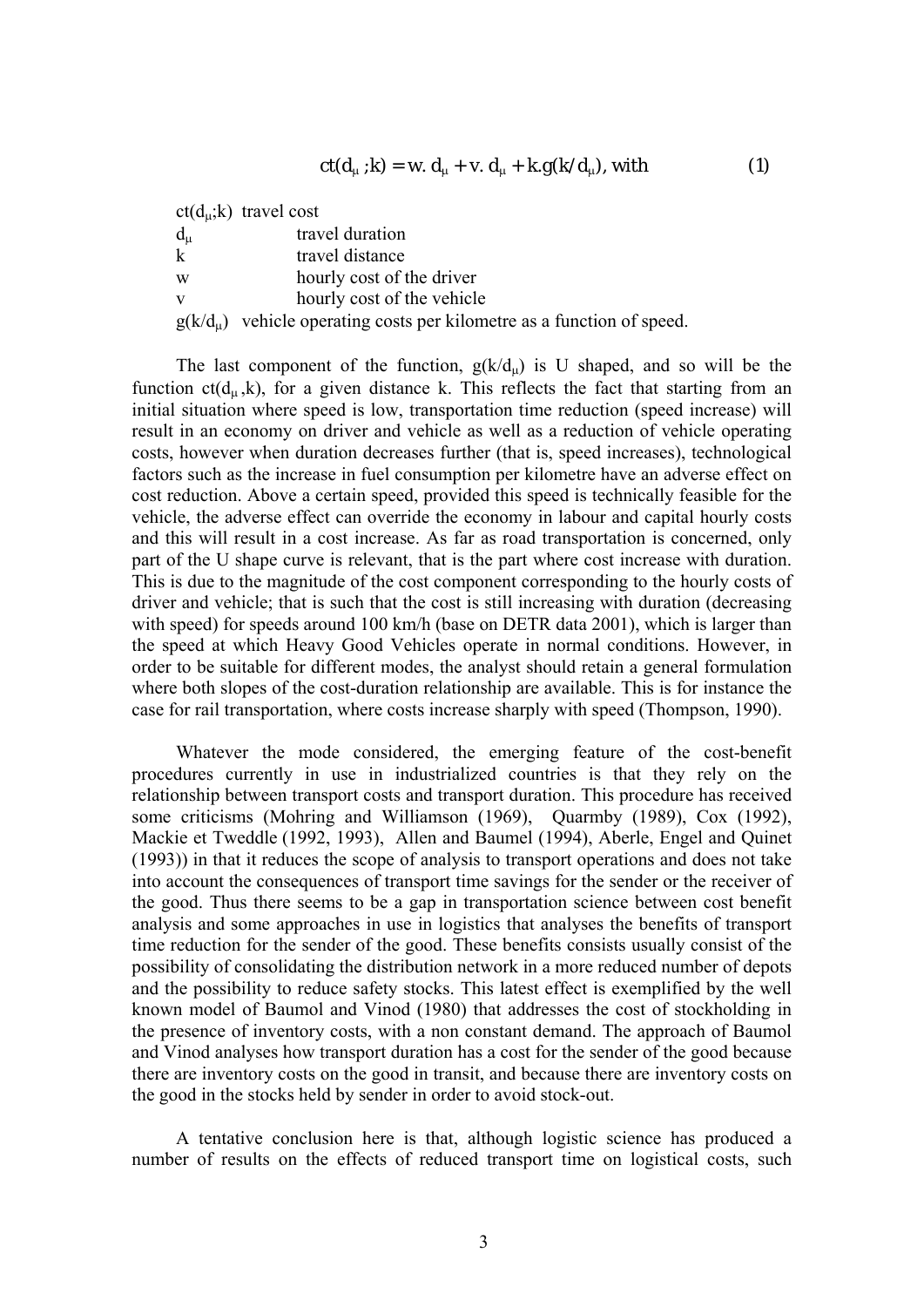considerations have been kept out of cost benefit analysis practice with a few exceptions<sup>1</sup>.

## *Possible improvements to the current approach*

In these paragraphs we propose certain improvements to the understanding of the role of time in freight transportation. We will not comment further the fact that the transport operation is considered separated from the set of activities of the firms that produce the goods, as it has already been introduced above. We will rather concentrate on the introduction of some distinctions that seem fundamental for the understanding of transport time and whose omission, to our understanding is a flaw.

The first distinction is straightforward and deals with the distinction between **transport time and travel time**. It is a well known observation of transport economics that the actual duration of *travel* operations represent only a limited share of *transport* duration, while many operations (cross docking, intermediate stocking, border crossing) where the good is not actually "travelling" occupy large slots of time. This fact, also it is widely recognised, is not taken into account in the current paradigm for the valuation of freight time saving.

The second distinction that needs to be made regards two different relationships with time. Some goods are produced indistinctively for the market. Thus they can be produced in advance, stocked and sold on request. The trade-off made by firms then is very much like the one described by Baumol and Vinod, where increasing the stock has benefits (reducing stock outs) and costs (inventory costs). There is however another type of goods that is made based on the specificities provided by a single customer (think about a car whose colour you can choose together with other customizations, or a pair of glasses that is made based on customer specification, or some pieces of furniture that can be made on order). In this latest case, there is no way a stock can be made where producer would pick an output unit in order to satisfy an order, and the operating framework of the firm is substantially different from the previous situation. Thus, there are two different types of goods, that create two distinctive relationships with time. We will refer to these two categories as **"specific"** versus **"generic**" goods.

Based on these distinctions, we develop in the next section a model for analysing the effect of travel time savings for freight transportation.

# **3. The effects of travel time savings**

 $\overline{a}$ 

We concentrate on the situation of specific goods that has received little attention from transport economists.

 $1$  For instance the cost benefit analysis procedures in use in Australia take into account the shippers' value of time. This is done through the allowance of 20 percent extra benefits. BETR (1999) Note as well that the latest release of the cost benefit analysis guidelines for France (Direction des routes 2004) also includes a valuation of the time savings for the owner of the goods. Three figures:  $0.45 \in t/h$ ,  $0.15 \text{ } \in \text{th}$  and  $0.01 \in \text{th}$  are used based on the value of the good. The guidelines however recognises that the inclusion of a value for the good is experimental and that the numerical values are subject to improvement.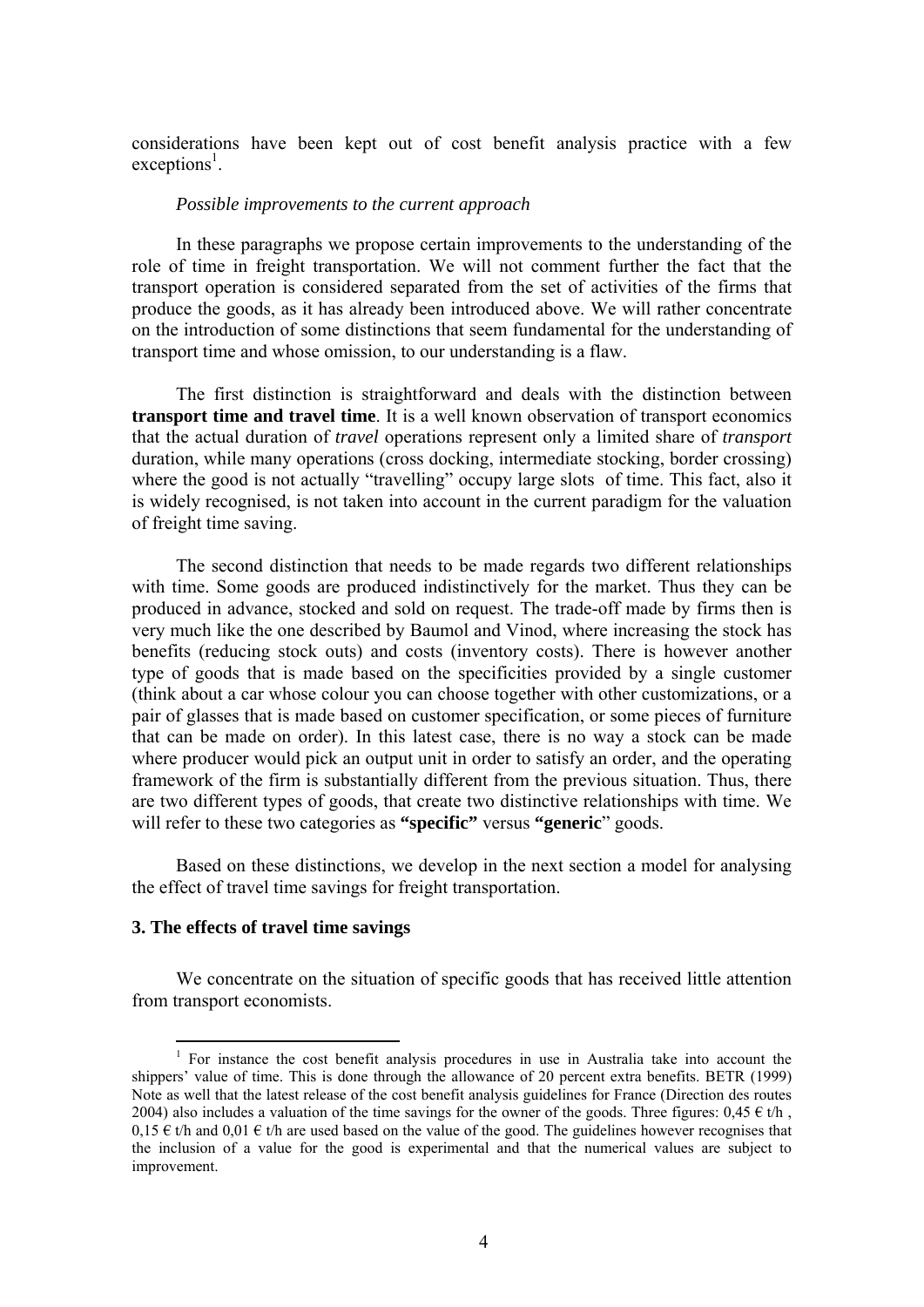In this section, we first examine the trade offs made by three types of agents: final customers (that is ordering the specific good), producers (that is the company that possess a good and pays for having it transported) and transport operators. The basic mechanisms underlying these trade offs is that the cost of the various operations that are involved in production and transportation varies with duration, just as what the current paradigm states for travel. Taking into consideration these mechanisms it is possible to show how profit maximising implies the choice of an optimal duration for different operations. It then becomes possible to characterise the situation resulting from profit maximising. This profit maximising situation is contingent to a given constraint on travel duration. When this constraint is relaxed (this is just what travel time savings is about) there will be some changes in the durations and the corresponding costs. These changes will have a value to the agents that should be the basis for the evaluation of the benefits of travel time saving.

# *The time related trade offs involved by transport duration*

## **Final consumer trade off**

A textbook maximisation problem for the customer can be modified to include a preference for an anticipation of the delivery of the good that he orders. Suppose that a consumer satisfaction derives form the purchase of one unit of a specific good, together with  $x_2$  units of a generic good (or a bundle of generic goods). supposing that the price of  $x_2$  is the numeraire.

 $Max(U(d_d,x_2))$  s.t.:  $x_2 + p(d_d) \leq B$ , with U, utility of the consumer,  $d_d$ , duration for the delivery of the specific good  $p(d_d)$  price for the specific good (depending of the delivery duration)  $x_2$  quantity of the numeraire good B, consumer's budget.

Thus, introducing the Lagrange multiplier  $\lambda_c$ , the program will be: Max  $(U(d_d,x_2) - \lambda_c(x_2+p(d_d)-B))$ 

$$
U'_{x2} = \lambda_c \tag{2}
$$

$$
U'_{dd} = \lambda_c p'(d_d)
$$
 (3)

The latest equation can be rewritten as  $U_{dd}/\lambda_c = p'(d_d)$  which indicates that the marginal willingness to pay of the final customer equates with the marginal price of anticipating the delivery. It is possible to derive a bid function (that is the set of price, duration that have the same utility). When a different customer, with different tastes and different budget constraints will be present on the market, the demand will consist of the envelope of the different bid functions.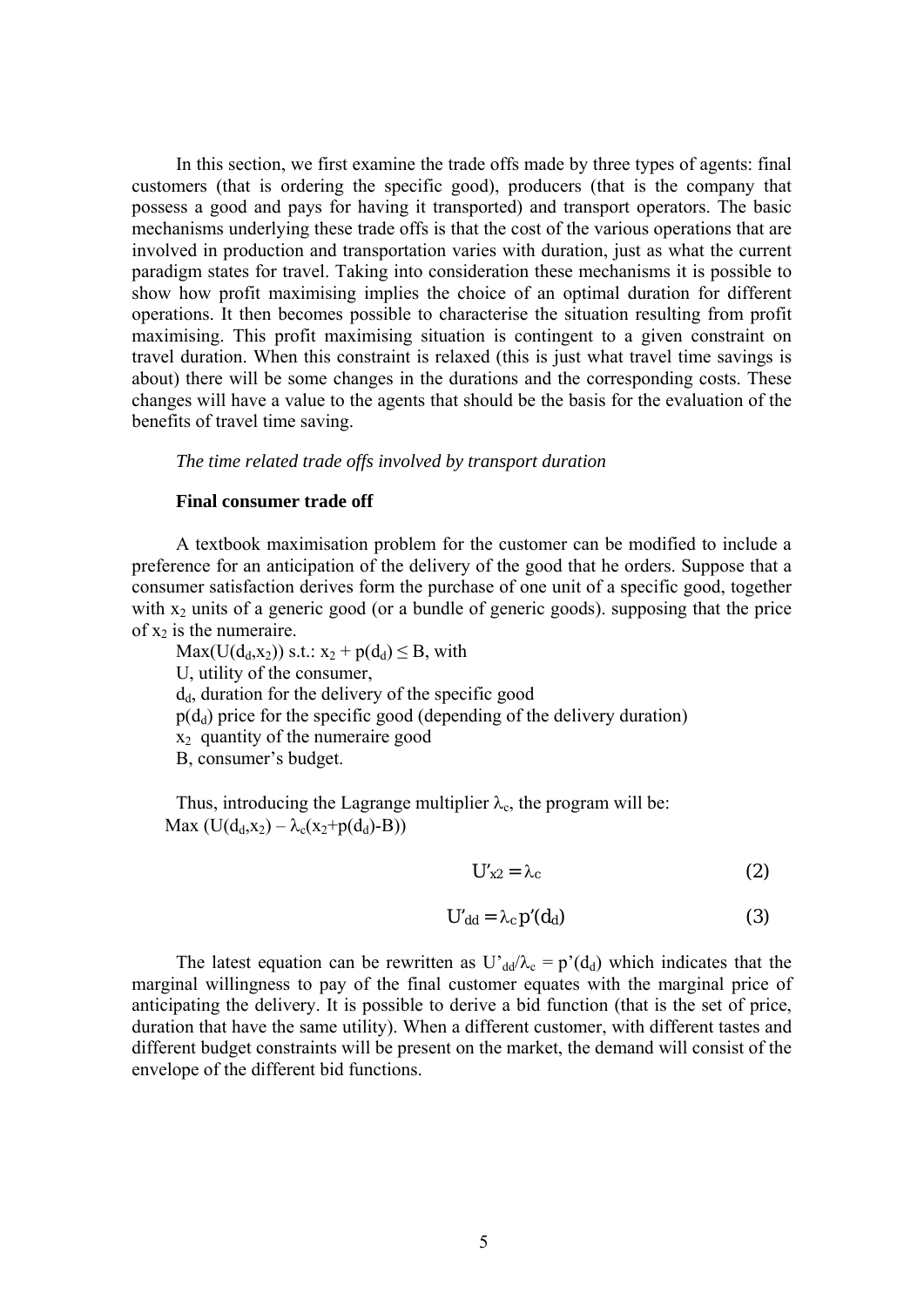## **Transport operator trade-off**

We first examine the trade-off made by the transport operator. The transport operator makes use of a travel operation and a set of non travel operations (to avoid cumbersome difficulties we will suppose that the set of operations is given, so there is no choice between doing or not doing a certain operation) and has to choose the duration dedicated to each operation. In this trade-off, he faces the constraint on minimum travel time, that is the keystone of the situation we study.

Let's label  $\mu$  (respectively  $\bar{\mu}$ )<sup>2</sup> the travel (respectively non travel) operation and  $d_{\mu}$ (respectively  $d_{\overline{n}}$ ) the duration dedicated to travel (respectively non travel) operations, and  $c_{\mu}(d_{\mu})$  (respectively  $c_{\bar{\mu}}(d_{\bar{\mu}})$ ) the cost of travel (respectively non travel) operations<sup>3</sup>. Eventually let's label  $d_{\mu}^{min}$  the minimum duration of travel operation (due for instance to the conditions of infrastructure). Let's label  $rt(d_{\mu} + d_{\overline{n}})$  the revenue of the transport operator. Actually this revenue depends only of the total of travel and non-travel time, irrespective of the actual decomposition. The profit maximising program of the transport operator will be:  $\sim$ 

$$
\underset{(d_{\overline{\mu}},d_{\mu})}{Max} \left( rt\left(d_{\overline{\mu}} + d_{\mu}\right) - \left(c_{\mu}\left(d_{\mu}\right) + c_{\overline{\mu}}\left(d_{\overline{\mu}}\right)\right) \right)
$$
  
s.t.  $d_{\mu} > d_{\mu}$ <sup>min</sup>

Introducing,  $\lambda_t$ , Lagrange multiplier, associated with the constraint on duration, we can write :

$$
\underset{\left(d_{\overline{\mu}},d_{\mu}\right)}{\text{Max}}\left(rt\left(d_{\overline{\mu}}+d_{\mu}\right)\text{ -}\left(\text{ c}_{\mu}\left(d_{\mu}\right)\text{ +}\text{c}_{\overline{\mu}}\left(d_{\overline{\mu}}\right)\right)\text{ -}\lambda_{t}\left(d_{\mu}\text{ -}d_{\mu}^{\ \text{ min}}\right)\right)
$$

 $\overline{a}$ 

Positing that the constraint is active, this will result in the condition:

$$
rt'(d_{\mu}^{min} + d^*_{\overline{\mu}}) = c_{\overline{\mu}}(d^*_{\overline{\mu}})
$$
 (4)

$$
\mathbf{d}^*_{\mu} = \mathbf{d}_{\mu}^{\text{min}} \tag{5}
$$

The Lagrange multiplier associated to the constraint on the minimum travel duration is

$$
\lambda = rt'(d_{\mu}^{min} + d_{\mu}^{*}) - c_{\mu}'(d_{\mu}^{min})
$$
(6)

This multiplier indicates the benefits that a transport operator obtains from a marginal reduction of the minimum *travel* time. Equivalently, it expresses the

<sup>&</sup>lt;sup>2</sup> The notations  $\mu$ , for travel, and  $\overline{\mu}$ , for non travel, corresponds to the distinction between metakinesic and ametakinesic, from the Greek word metakinesis (travel). 3

<sup>&</sup>lt;sup>3</sup> This suppose that the cost of non travel operations does not depend on the duration of travel operation, and conversely. The alternative, more complex situation is discussed in Massiani (2005) p. 313.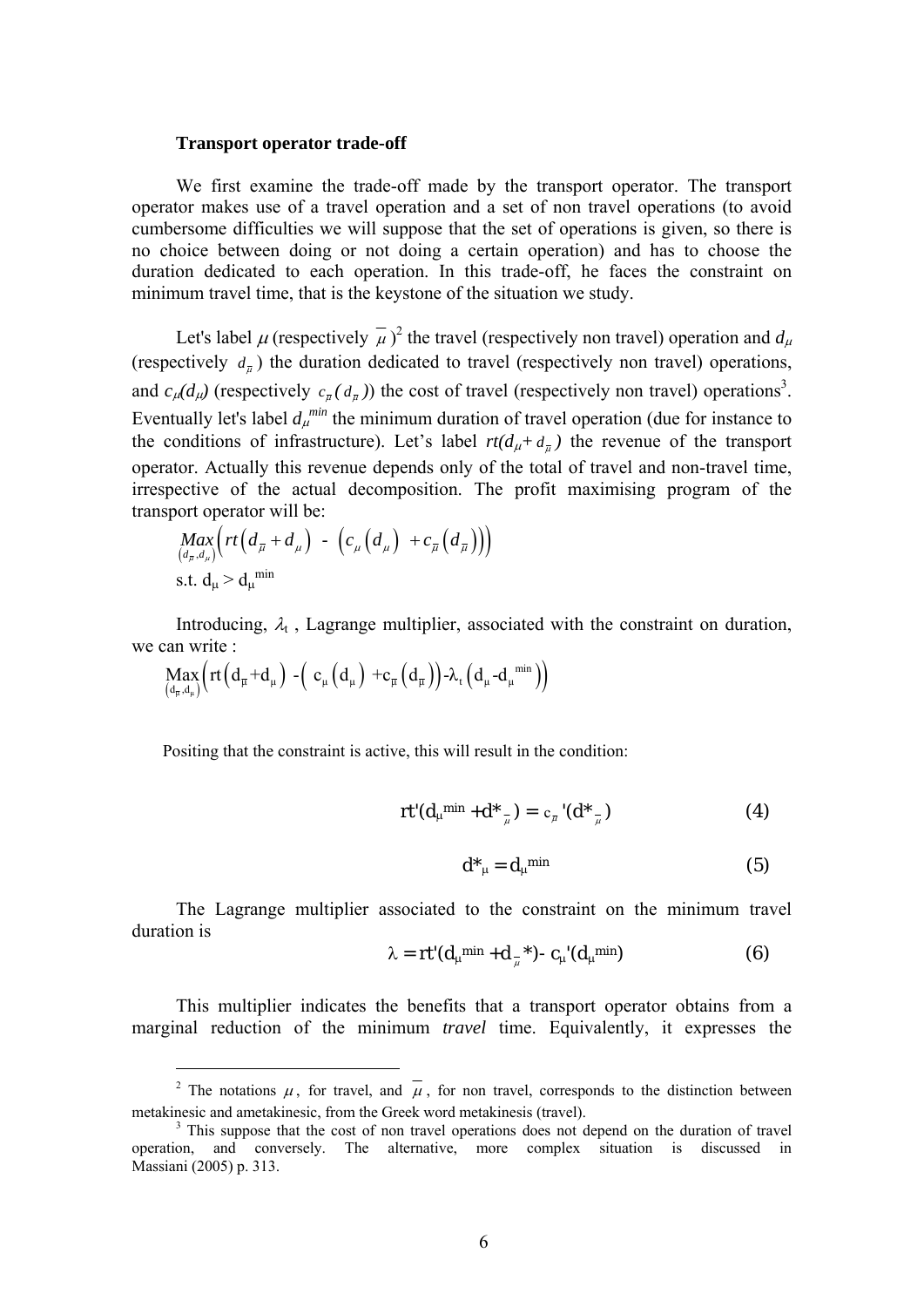willingness to pay of transport operators for a reduction in *travel* time. Thus we can use the notation:

$$
\text{wtp}_{t} = \text{rt}'(d_{\mu}^{\min} + d_{\mu}^{\mu}) - c_{\mu}'(d_{\mu}^{\min}) \tag{7}
$$

 $d_{\mu}^{min}$  is the minimum travel time,  $c_{\mu} (d_{\mu}^{min})$  is the cost of producing a trip with this duration,  $rt(d_{\mu}^{min} + d^*_{\mu})$  are the revenues of the transport operators as a function of the transport time that they can offer on a certain corridor. The willingness to pay of a transport operator for a marginal change in *travel* duration is the sum of the marginal change in transport operators' costs and the marginal increase in transport operators' revenues. The second effect, marginal increase in transport operators' revenues, is only the counterpart of the willingness to pay of transport operators' clients, that is the producer of the goods. This makes it necessary to analyse, in turn, the situation of the producer.

# **Producers' trade offs**

In this section, we suppose that a firm producing specific outputs based on specific inputs has to choose an optimal duration for a series of operations. We suppose that the firm faces three successive operations. These operations correspond to the procurement of inputs, the transformation of inputs into output and the outbound transportation. Without loss of generality, we simplify the framework of analysis by restricting to these three operations.

Figure 1 illustrates the succession of the different phases, introducing the notations that will be used further in this paper, where  $d_s$  refers to the duration of the supplying phase,  $d_p$  is the duration of the processing phase,  $d_t$  is the duration for the phase of (outbound) transport.

In this framework, we suppose that a given firm needs to select an optimal duration for each of these phases. We assume that the cost of each phase depends on the duration dedicated to each of them. We posit that this relationship can be represented through U shaped functions. This means for instance that there exists a cost minimising processing (/supplying/ transportation) duration, and that any deviation from this duration will increase the costs. This time depending costs are represented by four functions.

## **Duration depending costs and revenues**

- $cs(d<sub>s</sub>)$ , supplying costs as a function of the supplying duration
- $cp(d_p)$ , processing costs as a function of processing duration
- $ct(d_t)$ , transportation costs as a function of the transport duration of the outputs.

These costs correspond to the tariff paid by the producer to the transport operator. We will suppose that each of these functions is strictly positive and U shaped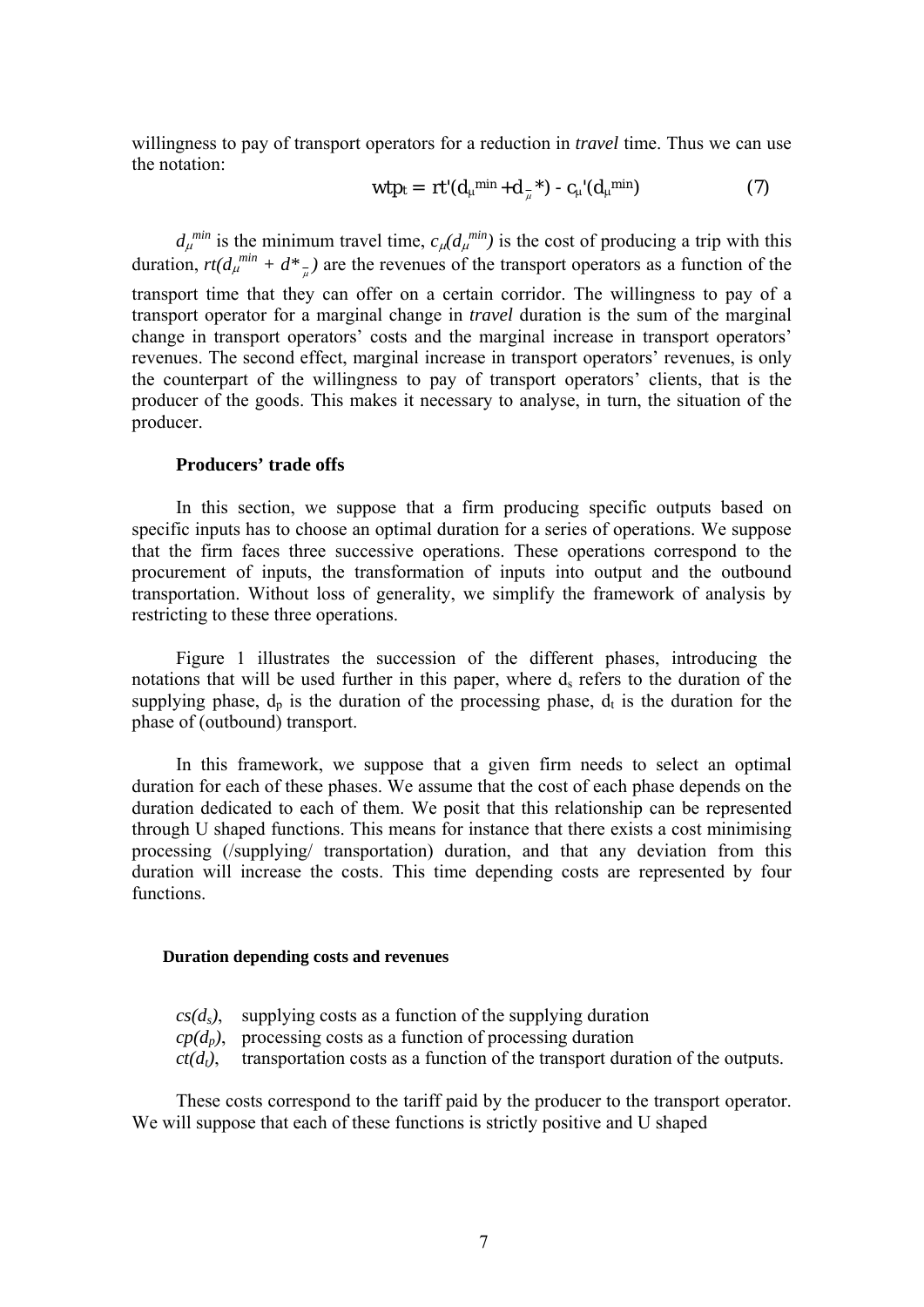Eventually, one should consider that the cost of transport time for the producer is not only consisting of the tariff paid to the transport operators but also of other components usually referred to as "immobilising costs". We propose to define more precisely these costs as consisting of three components: the financial inventory costs of having the good in transit, the costs of damage as far as the producer perceive them as proportional to the time spent in transit, the costs linked with the physical change of the good during the transportation (this particularly applies to perishable goods). We will refer to these 3 costs as "generalised immobilisation costs" and denote it with the following function:

 $ci(d_t)$  generalised immobilisation costs as a function of the transport duration.

This function is supposed to be monotonic strictly increasing:

$$
ci'dt > 0
$$
 (8)

No specific hypothesis is made on the convexity of the function, and we will consider in the remaining part of this article that the second order derivative of ci(dt) is zero.

Apart from costs, duration also impact revenues because, as analysed in the previous section, clients are willing to pay more in order to receive their goods sooner. This can be expressed by the function  $r(d_s+d_p+d_t)$ , that makes the revenue depend of the duration between order and delivery, we will suppose that  $r(d_s+d_p+d_t)$  is differentiable and monotonously decreasing, that is:

$$
\mathbf{r}'_{\mathbf{ds}} = \mathbf{r}'_{\mathbf{dp}} = \mathbf{r}'_{\mathbf{dt}} < \mathbf{0} \tag{9}
$$

#### **Profit maximising**

In this framework the maximisation program of the firm becomes:  $\left( \frac{Max}{(d_s, d_s, d_s)} \right[ \left[ \frac{r(d_s + d_p + d_t)}{r(d_s)} - \left( \frac{cs(d_s)}{r + c(p(d_p)} + \frac{c_1(d_t)}{r + d_s)} \right) \right]$ 

Assuming that all functions involved in the trade-off are differentiable, one can write the first order conditions as:

$$
\mathbf{r}'_{\mathbf{ds}} = \mathbf{c}\mathbf{s}'_{\mathbf{ds}} \tag{10}
$$

$$
\mathbf{r'}_{\mathbf{dp}} = \mathbf{c} \mathbf{p'}_{\mathbf{dp}} \tag{11}
$$

$$
\mathbf{r'}_{dt} = \mathbf{c} \mathbf{t'}_{dt} + \mathbf{c} \mathbf{i'}_{dt} \tag{12}
$$

these conditions are illustrated in Figure 1. They can be summarised in:

$$
\mathbf{r'}_{\mathrm{ds}} - \mathbf{c}\mathbf{i'}_{\mathrm{dt}} = \mathbf{r'}_{\mathrm{dp}} - \mathbf{c}\mathbf{i'}_{\mathrm{dt}} = \mathbf{r'}_{\mathrm{dt}} - \mathbf{c}\mathbf{i'}_{\mathrm{dt}} = \mathbf{c}\mathbf{s'}_{\mathrm{ds}} - \mathbf{c}\mathbf{i'}_{\mathrm{dt}} = \mathbf{c}\mathbf{p'}_{\mathrm{dp}} - \mathbf{c}\mathbf{i'}_{\mathrm{dt}} = \mathbf{c}\mathbf{t'}_{\mathrm{dt}} \qquad (13)
$$

Recording that revenues are decreasing with duration:  $(r'_{ds} = r'_{dt} = r'_{dp} < 0)$  and that generalized immobilisation costs are increasing with transport duration ( $ci'_{dt}$  $> 0$ ), we can show:  $cs'_{ds} < 0$ ,  $cp'_{dp} < 0$ ,  $ct'_{dt} < 0$ . These latest inequalities mean that the profit maximising durations chosen by the producer will be located on the downard slope of the three different cost curves. In other words, when the producers maximise profit, it is in a situation where costs would be reduced by an increase in duration. Equation (13)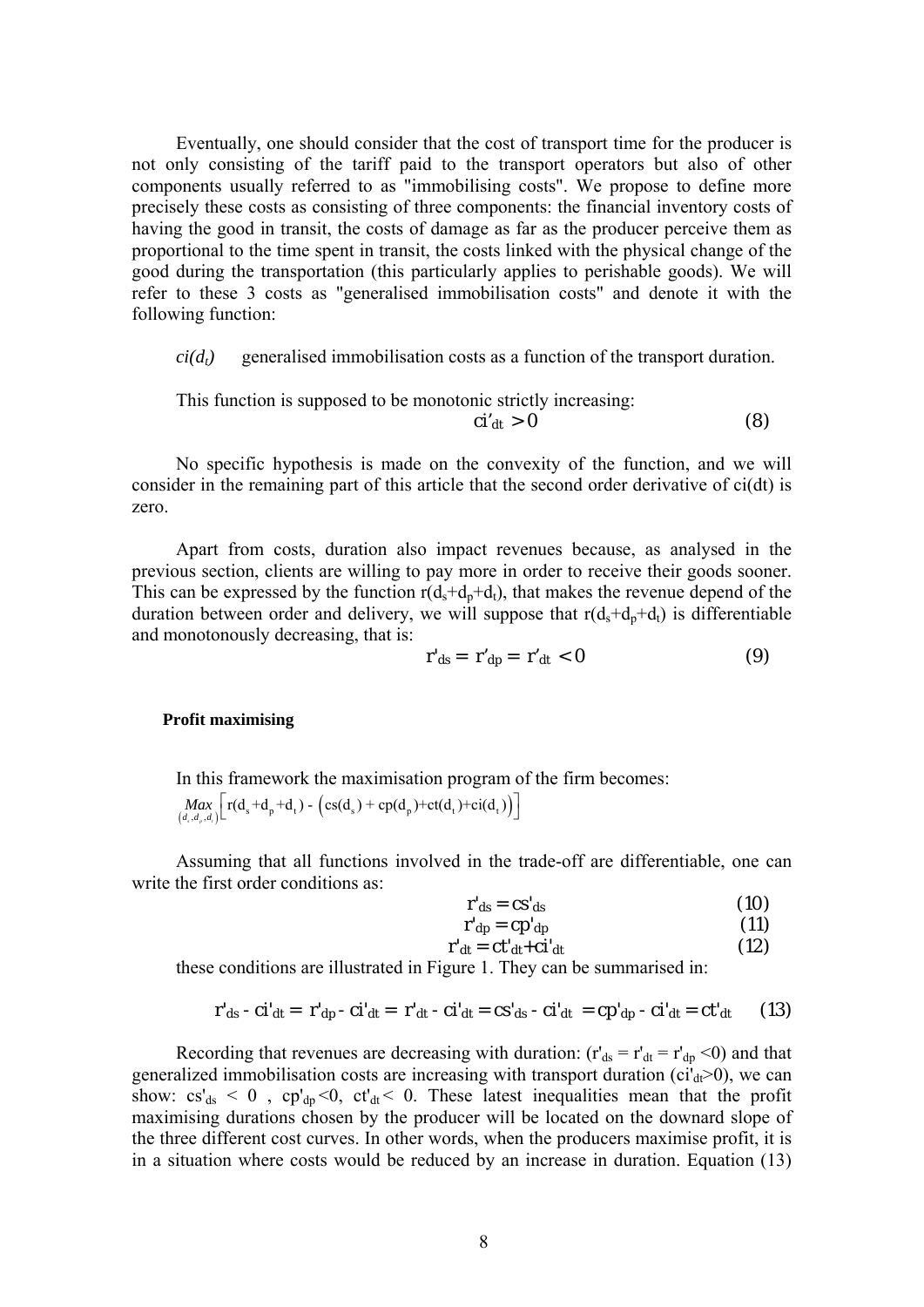also provides a formal expression to the willingness of the producer to reduce transport time that is: the sum of the extra cost it would encure in reducing the duration dedicated to other operations (purchase and production), plus the reduction in generalised immobilisation costs during transportation.



*Figure 1 - duration of the different phases involved in the specific good producer trade-off.* 

# *Consequences of travel time saving*

Based on the description of the trade offs that we have presented in the latest section, we investigate the consequences of an exogenous change in travel time. This change is typically a consequence of an intervention of public authority. This can be an increase in infrastructure capacity, a change in regulation that modifies traffic conditions, or any action that makes it possible for vehicles to move faster on the network. This change is represented by a shift in  $d_\mu^{min}$ .

# **Consequence for the transport operator**

The change in the transport operator's situation can be represented as in Figure 2. The horizontal axis represents time. On this axis, two values for  $d<sub>μ</sub><sup>min</sup>$  are represented.  $d_{\mu}^{min}$  is the ex ante minimum travel time and  $d'_{\mu}^{min}$  is the ex post minimum travel time. The curve *c*μ represents the travel cost. The doted portion of this curve corresponds to unattainable duration in the ex ante situation. The grey line in the upper right part of the graph represents the transport cost, that is, the sum of travel and non travel costs. As non travel costs are strictly positive, the curve  $ct(d_{\overline{\mu}} + d_{\mu}^{min})$  is above the travel cost curve. As non travel duration is positive, the curve  $ct(d_{\overline{\mu}} + d_{\mu}^{min})$  is located to the right of the truncation of  $c_{\mu}(d_{\mu})$  in  $d_{\mu}^{min}$ . Supposing that the constraint on  $d_{\mu}^{min}$  is binding in the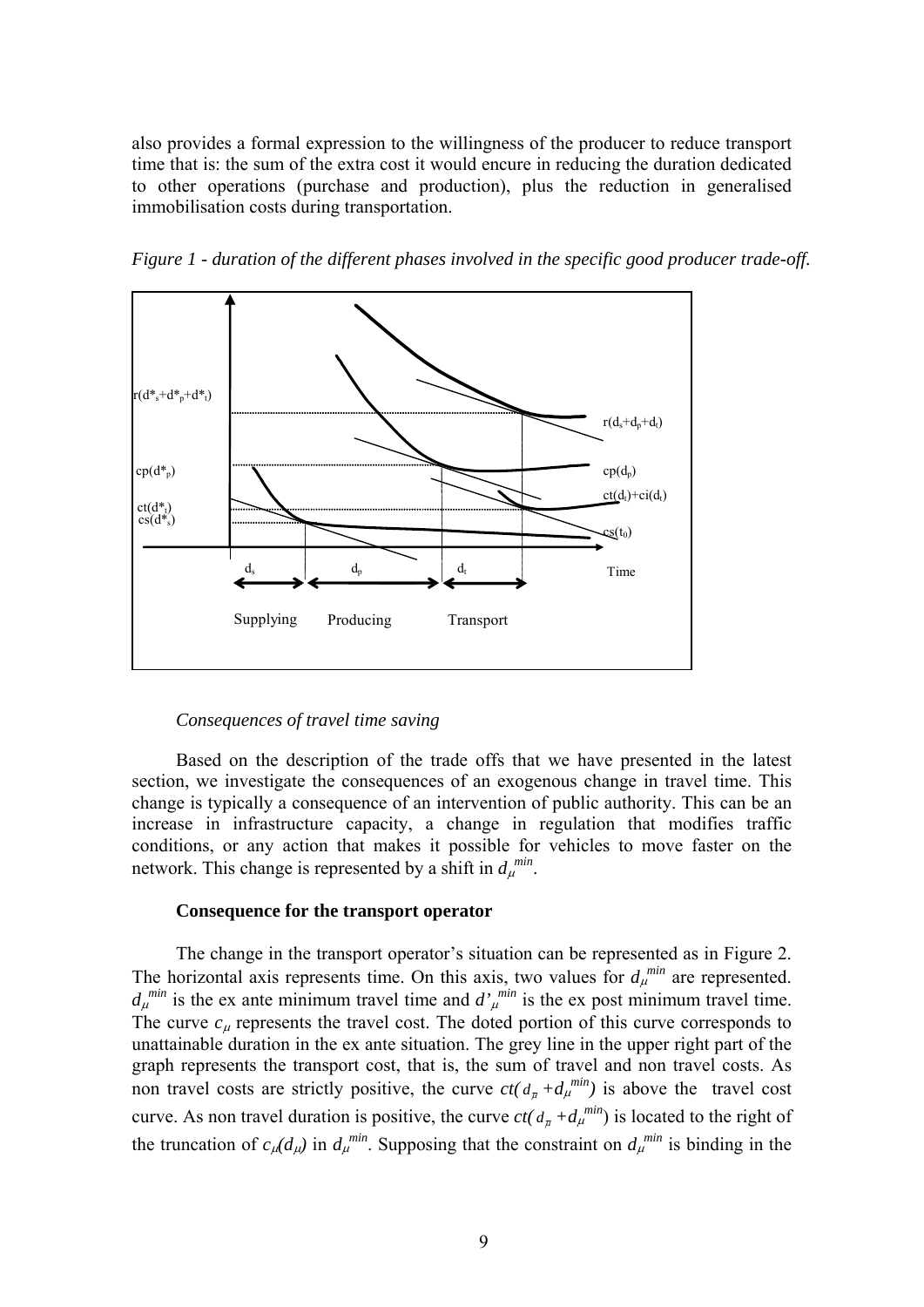ex post as well as in the ex ante situation, the shift of the point  $d_\mu^{min}$  will result in a shift in the transport cost curve  $ct(d_{\overline{\mu}} + d_{\mu}^{min})$ .



*Figure 2 - Consequences of travel time reduction on the transport operator* 

# **Consequences for the producer**

The change in transport operator's supply curve will change the parameters of the profit maximising for the producer. Panel 1 in Figure 3 represents the ex ante (before the change in  $d_{min}$ ) situation. In this situation the marginal temporal conditions given by equation (13) are respected.

When the minimum travel time is changed, the transport operator will face a transport cost curve that has lower costs for a given duration or, lower duration for a given cost. This is reflected in the second panel of Figure 3.

This may however not be an equilibrium as the marginal temporal conditions are not respected anymore. For instance on panel 2 of Figure 3, r'() is larger (in absolute value) than the other temporal marginal costs. Thus, it is possible for the producer to increase its profit by reducing the durations dedicated to the different operations and anticipating the arrival of the goods at the destination. This will improve also the situation of the customer as long as its marginal willingness to pay is smaller than marginal cost of anticipating the arrival of its goods.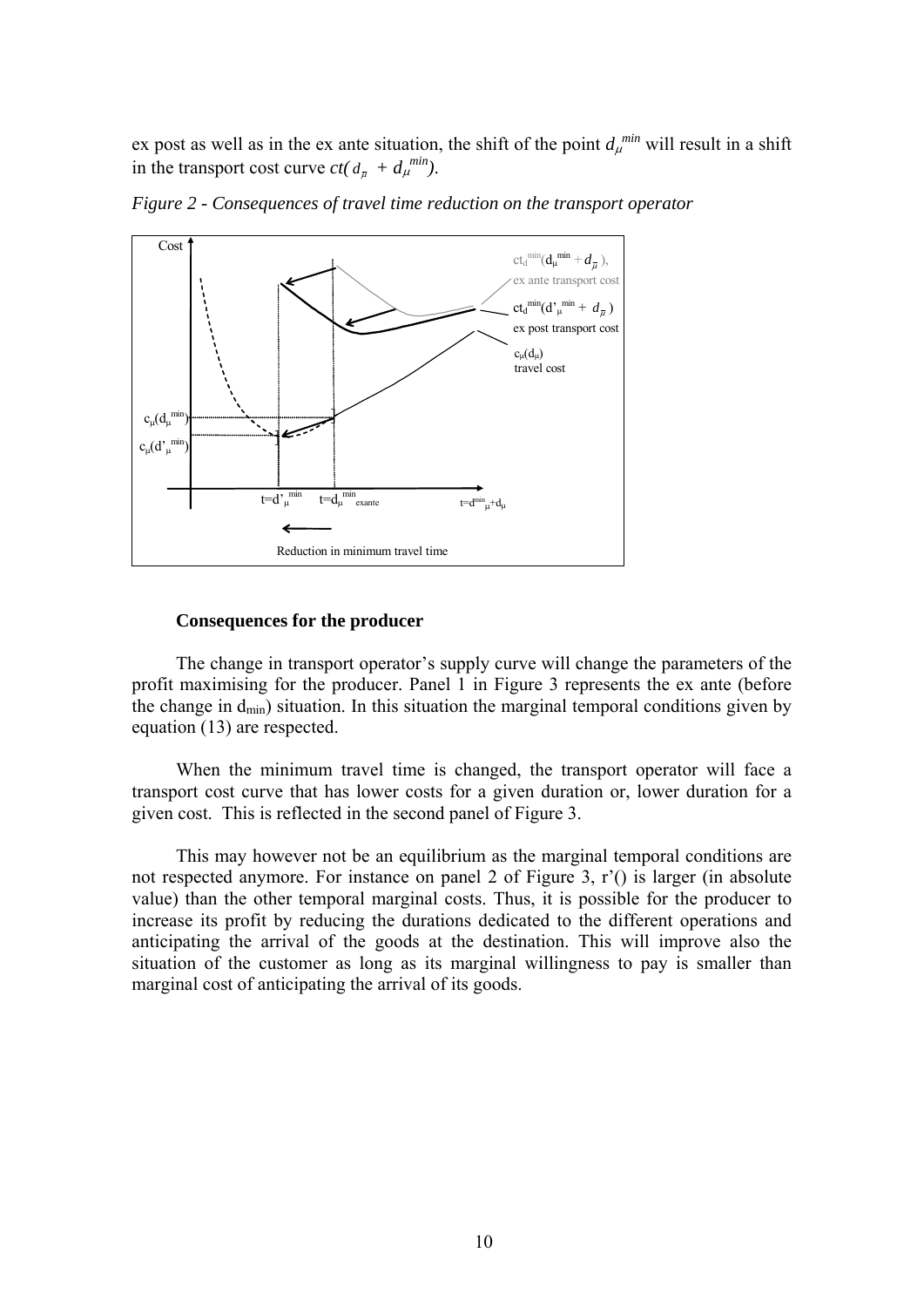

*Figure 3 - Consequences of a shift in minimum travel time on the equilibrium*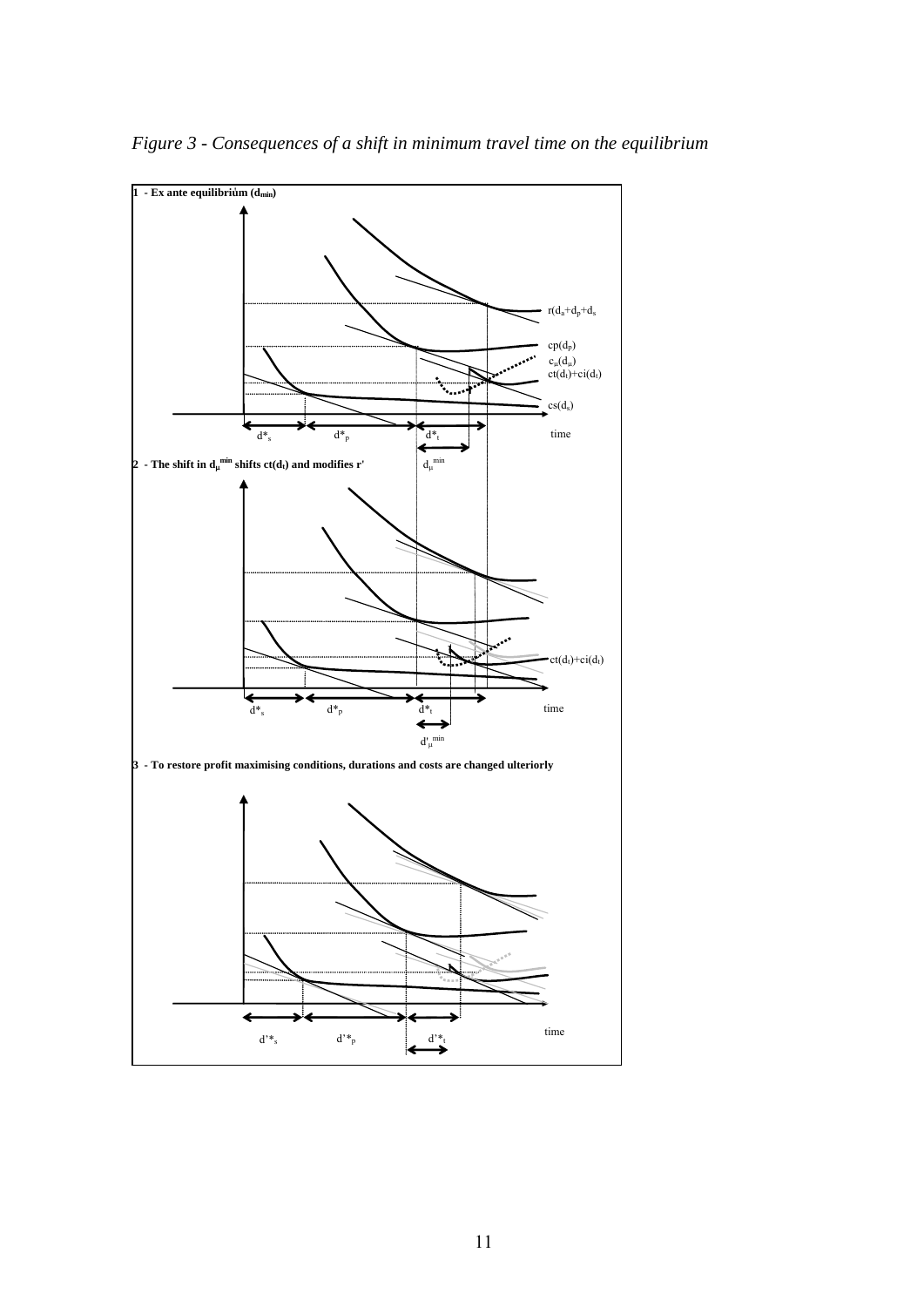# **Synthesis**

The investigation of the consequences of a change in  $d<sub>\mu</sub>^{min}$  for a transport operator and a producer suggests a more general presentation of the effects of a diminution of travel time. One observes that the producer and the transport operator equate the marginal temporal costs of all their operations, except for the ones whose durations are constrained.

Suppose a process defined as a set of successive operations *i*. The operations in the process can be made by one single or by several firms. The cost  $c(d_i)$  of each operation depends on its duration *di*. The relation between cost and duration can take two different forms: it can be (1) U shaped, or (2) monotonic increasing4 . The operations are suitably defined so that only one single operation occurs at a time<sup>5</sup>. Suppose that this process is producing an output whose price  $r(d)$  is variable in function of its whole duration. Suppose also that at least one operation has a constraint on its duration. Thus the profit maximising of the different agents are such that:

- c'<sub>dj</sub> = r'<sub>dj</sub>  $\forall$  j  $\in$  J. where *j* refers to operations whose durations are not constrained by a minimum.
- $d_k = d_k^{\min} \forall k \in K$ , where *k* refers to operations whose duration are constrained by a minimum in the optimal situation.
- $r(d)=r(\sum d_i + \sum d_k)$  refers to duration depending revenues.

The equilibrium resulting from this situation can be understood using a Newtonian metaphor:  $r$  is acting as a force that tends to attract all operations to their minimum durations. This attraction force encounters two sorts of resistance: the first one is based on the increase in costs when duration is reduced, the second one consists in the existence of 'physical' constraints on the duration of certain operations.

Within this simplified framework, the question on the value of freight time saving is to know the effects of a shift of the constraint of one of the operations whose duration is constrained, on the equilibrium of the whole system.

These effects will be of three sorts:

 $\overline{a}$ 

- the shift of the constraint on its own cost curve will reduce the cost of this operation,
- the whole duration of the process will be reduced, in a first instance, according to the change in the constraint,
- the duration of the other operations will be changed so as to recreate the equilibrium conditions, this will alter both the duration and the costs of the whole process. In this latest change the cost may increase, but this increase will be inferior to the increase in benefits from the customers (if not, the agents would not engage into such transactions).

<sup>&</sup>lt;sup>4</sup> the situation of monotonic increasing costs, that was not presented in the simplified economy discussed in the previous section is included here. This allows the author to make the presentation more general and to take into account operations such a warehousing, whose cost is monotonic.

 $<sup>5</sup>$  If different costs incur at the same time, they should be reflected in one single operation. This is</sup> the case for instance of generalized immobilization costs, that are included into the costs of the transportation operation.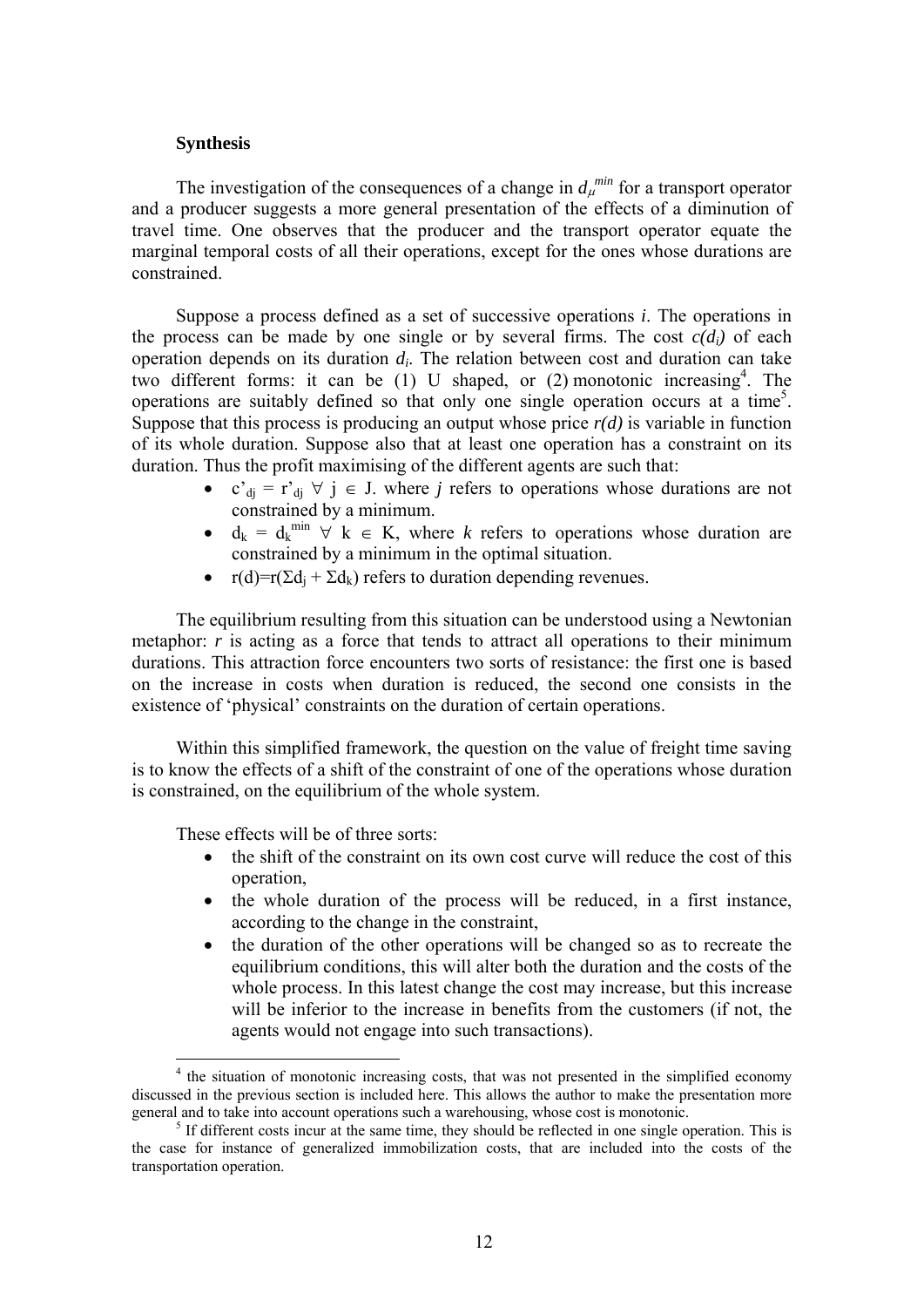The effects of steps 1 and 2 are represented in Figure 4.



*Figure 4 - Consequences of a reduction of the minimum duration* 

# **4. Welfare effects**

In the previous section, we have analysed the consequences of a shift in the minimum travel time on the costs, revenues and utility of the different economic agents. In this section we proceed with the investigation of the normative value that should be assigned to travel time savings. We shift from the value of time as an object to the value of time as a norm.

We base our analysis not on the final equilibrium reached by the market after all the adjustments are made, but on the intermediate situation given reflected by panel 2 in Figure 3 or to point 2 of the numbered list at the end of section 0. This provides a lower boundary to the welfare effects as the extra effects that are not taken into account in this measure can only increase welfare (that is, they increase the profit of producers, and they improve the situation of the customer up to the point where the marginal benefits of a decrease in delivery time equals its marginal price). Label W, a measure of the welfare effects of  $\Delta d_{\mu}^{min}$  a reduction of minimum travel time.  $W^{l}(\Delta d_{\mu}^{min})$  is a lower boundary to W such that: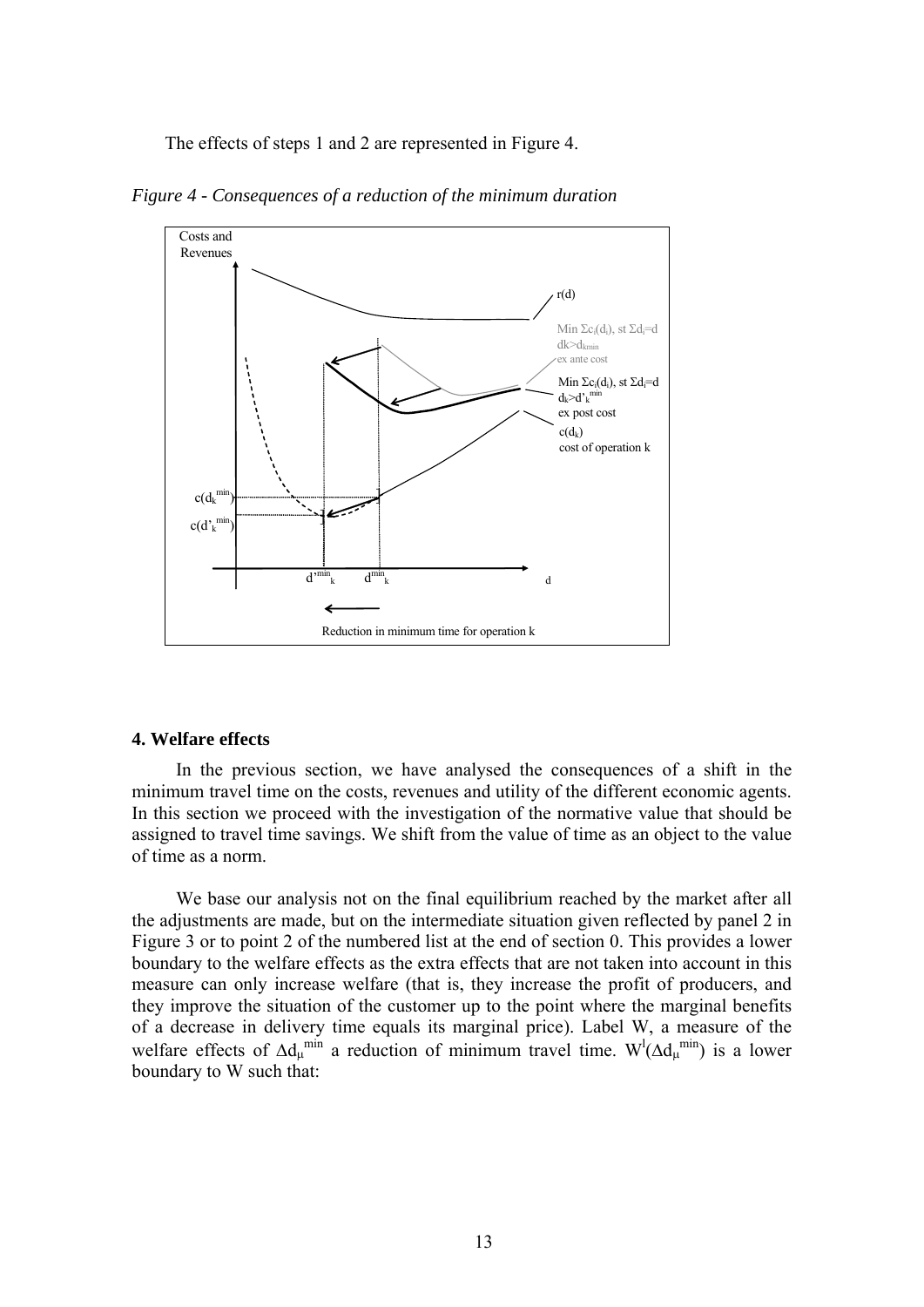$$
W\left(\Delta d_\mu^{\min}\right)\geq W^1\left(\Delta d_\mu^{\min}\right)\square\underbrace{-\left(ct\left(d_\mu^{\min},d_\mu^*\right)\text{-}ct\left(d_\mu^{\min},d_\mu^*\right)\right)}_{\text{Change in transport cost}}\underbrace{-\left(ct\left(d_\mu^{\min}+d_\mu^*\right)\text{-}ci\left(d_\mu^{\min}+d_\mu^*\right)\right)}_{\text{Change in important conditions costs}}+\underbrace{\left(wtp_c\times\Delta d_\mu^{\min}\right)}_{\text{Anticipated delivery}}
$$

| with                                                                                                             | ex ante minimum travel duration                                      |
|------------------------------------------------------------------------------------------------------------------|----------------------------------------------------------------------|
| mın                                                                                                              | ex post minimum travel duration                                      |
| $\begin{array}{l} d_\mu^{\text{ min}} \\ d^{\prime}_{\mu}^{\text{ min}} \\ d^{\pm}_{\overline{\mu}} \end{array}$ | optimal non travel duration in the ex ante situation                 |
| $ct(d_{\mu}^{min}, d_{\mu}^{*})$                                                                                 | transportation cost,                                                 |
| wtp <sub>c</sub>                                                                                                 | willingness to pay of the consumer for a reduction of delivery time, |
| ci()                                                                                                             | immobilizing costs during the transport.                             |

Thus the welfare effects of a reduction in travel time can be seen as the sum of three components. Ideally the analyst may wish to take into account these three values separately, but this may however not be necessary. Indeed, one can use the equilibrium conditions presented in section 2 to provide an estimate of  $W<sup>1</sup>$  without the need for a decomposition. This can be done using the linkage between the willingness to pay of the different agents (final costumers, producers, transport operators) such as illustrated in Table 1.

| Agent                      | <b>Duration</b>     | Willingness to pay                                                                                                                                                                                                                                                                    |  |  |  |
|----------------------------|---------------------|---------------------------------------------------------------------------------------------------------------------------------------------------------------------------------------------------------------------------------------------------------------------------------------|--|--|--|
| <b>Final consumers</b>     |                     |                                                                                                                                                                                                                                                                                       |  |  |  |
| Specific good              | "order to delivery" | $wtp_c = U'_{ta}/\lambda$ , with:<br>Willingness to pay of the consumer,<br>$wtp_c$<br>Marginal utility of anticipating the reception of the<br>$U'_{ta}$<br>good,<br>Marginal utility of money.<br>λ                                                                                 |  |  |  |
| Generic good               |                     |                                                                                                                                                                                                                                                                                       |  |  |  |
| <b>Producers</b>           |                     |                                                                                                                                                                                                                                                                                       |  |  |  |
| Specific good              | Transport duration  | $\text{wtp}^s_p = \text{ci}'_t - r'_t$ , with:<br>Willingness to pay of the producer of a specific good for a time<br>saving,<br>Marginal generalized immobilization costs of the producer,<br>Marginal temporal revenues.                                                            |  |  |  |
| Generic good               |                     | as expressed for instance in the Baumol Vinod model.                                                                                                                                                                                                                                  |  |  |  |
| <b>Transport operators</b> | Travel duration     | wtp <sub>t</sub> = -rt'(d <sub>µ</sub> <sup>min</sup> +d <sub><math>\frac{1}{\mu}</math></sub> *) + c <sub>µ</sub> '(d <sub>µ</sub> <sup>min</sup> ), with<br>willingness to pay of the transport operator,<br>marginal travel costs,<br>marginal revenues of the transport operator. |  |  |  |

*Table 1 - Willingness to pay for a time saving for different types of agents* 

The relationships between the willingness to pay of the different agents provide results that are relevant to the evaluation of freight transport time saving benefits.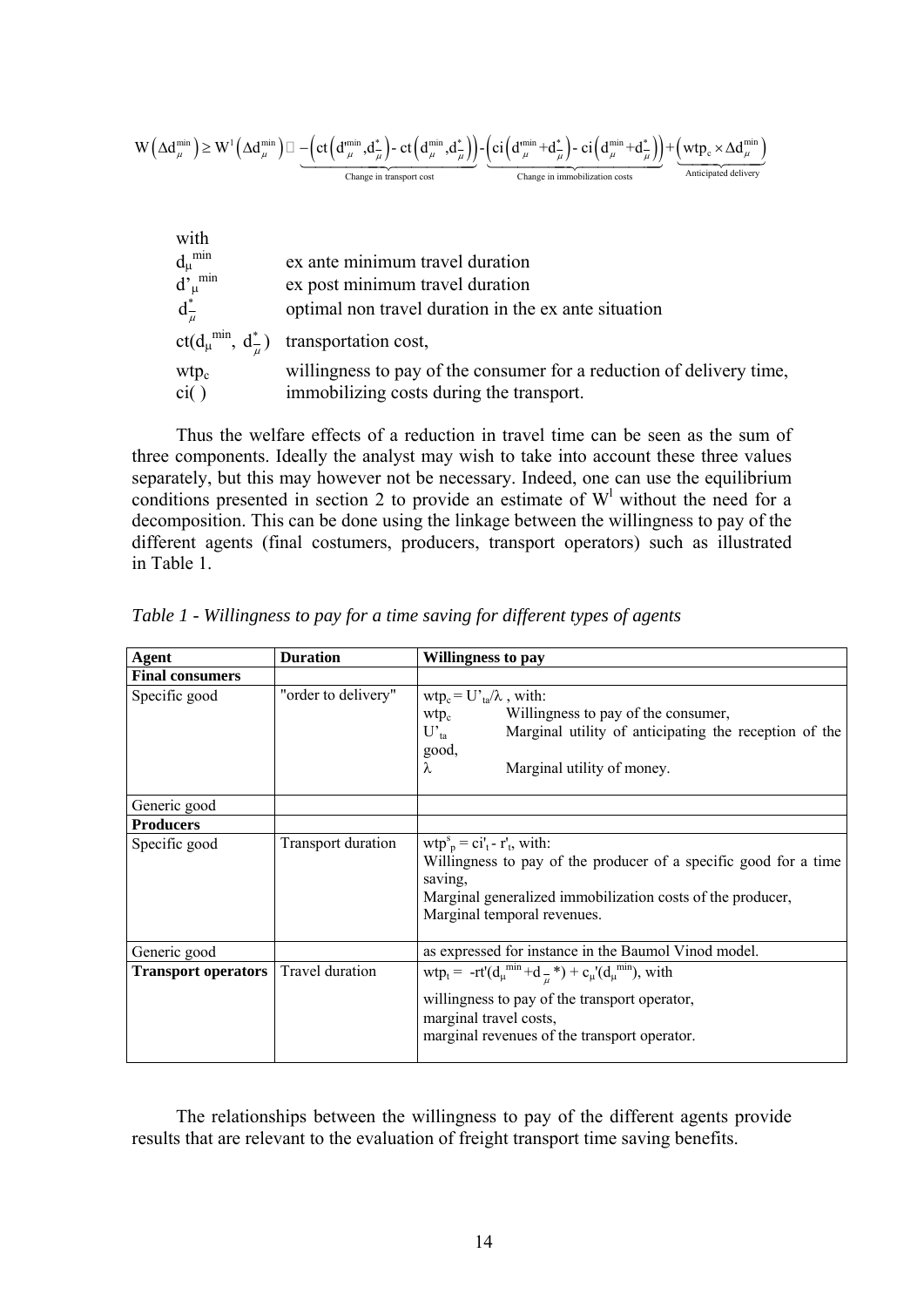First, one should consider that the marginal revenues of transport operators for a transport time saving are equal to the willingness to pay of the producers for a marginal saving in transport time, and the marginal increase in revenues for the producers equates the willingness to pay of the final consumer for a faster delivery. Thus for a specific good:

 $wtp_t = c'_u(d_u) + wtp_p = c'_u + ci' + U'_u / \lambda$ 

it can be found that the **transport operators' willingness to pay** for a travel time saving, incorporates the different components that affect the welfare:

- The consequences of a travel time reduction on the production cost of transport services.
- The generalized immobilization cost of the producer.
- The willingness to pay of the final customer for an anticipation of the delivery of the good.

A second result, is that **equity questions** are relevant for the valuation of freight value of time. This emerges for two reasons. Indeed the willingness to pay of final consumer for a reduction in delivery time depends on the marginal utility of money. This implies in turn, that the willingness to pay of the producer for a faster transportation, and of the transport operator for a faster travel will depend on the revenues of the clients for which the good are transported. There is a second aspect of equity, that could be hid by the first one, but that appears if we suppose a hypothetical situation where the willingness to pay of the customer is null, thus cancelling the first effect. In this case the welfare effects given by  $W_1$  represent the decrease of production costs of the whole production system (that is transformation of the good and transportation). This cost reduction can be accepted as a welfare measure only if one assumes that the initial distribution of revenues is optimal.

In the following section we investigate what figure can be placed on  $W<sup>1</sup>$  lower boundaries of the welfare effects of travel time saving, and we asses the impact of a change in freight value of time on the cost benefit analysis of a set of transport related projects in the UK.

# *Impact of revised freight values of time on cost benefit analysis*

In the preceding section, we have shown that, provided we neglect some second order effects and distributional implications, the information on the transport operators' value of time can be used as a normative value to monetize the consequences on the different economic agents of a change in travel time. Another possibility is to account separately for the different effects. We discuss in turn these two possibilities with special consideration of the availability of empirical quantifications.

# **Using transport operators' willingness to pay**

Table 2 indicates different results estimating the transport operators willingness to pay for a travel time saving.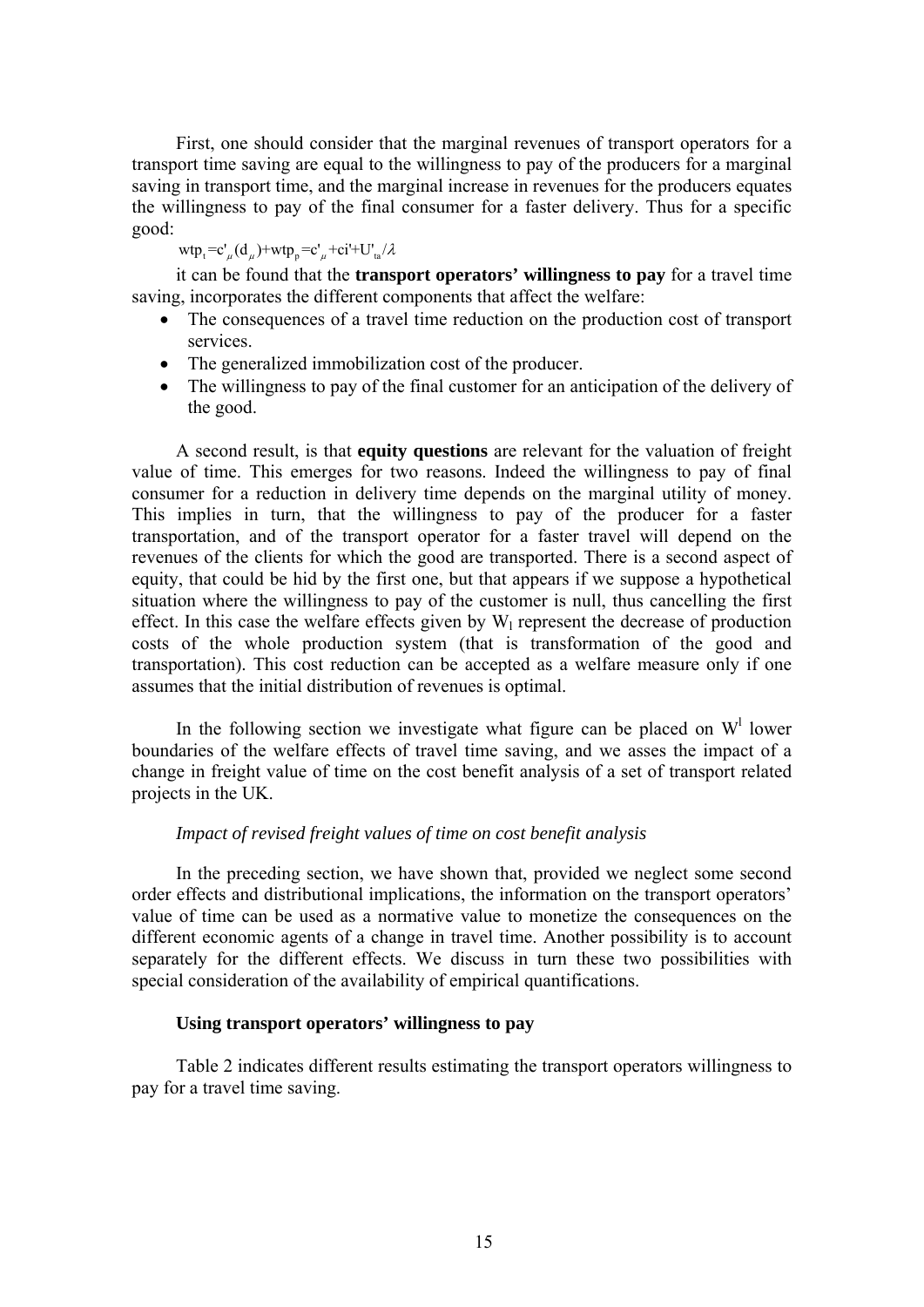| <b>Study</b>                                           | <b>Method</b>                                          | <b>Vehicles</b>                                       | <b>Euro</b> (98)                                      | Country | Year |
|--------------------------------------------------------|--------------------------------------------------------|-------------------------------------------------------|-------------------------------------------------------|---------|------|
| Fosgerau,<br>Fix link of<br>the<br>Storebaelt.<br>S.P. | S.P. mode choice<br>road+ ferry vs. road<br>$+$ bridge | "trucks"<br>"road train"<br>"articulated<br>vehicle". | $47,64$ /veh.h.<br>$23,79$ /veh.h.<br>$21,44$ /veh.h. | Denmark | 1989 |
| Rio Antirio<br>Project<br>(TRD,<br>1995).              | R.P.                                                   | Trucks                                                | From $29,81$ /veh.h à<br>31,26 veh.h.                 | Greece  | 1994 |
| L.<br>Wynter,<br>$(1995)$ S.P.                         | S.P.: Transfer Price                                   | Road<br><i>(itinerary)</i><br>choice)                 | 74,03 /h. veh                                         | France  | 1994 |
| L. Wynter,<br>$(1995)$ R.P.                            | R.P., logit                                            | Road<br><i>(itinerary)</i><br>choice)                 | $27,71$ /h.shipment                                   | France  | 1994 |
| <b>Blauwens</b><br>G., Van de<br>Voorde,<br>(1988)     | Aggregated R.P.                                        | Intermodal<br>road.<br>inland Navigation              | $0,0000848$ * value of<br>the shipment                | Belgium | 1981 |

*Table 2 - Value of time for transport operators* 

The figures reported in Table 2 are puzzling, and it seems that they do not make it possible to propose a figure for freight value of time with a certain degree of generality. This is however not surprising considering the difference in context between interviews. It is likely that the different parameters determining the value of time in different locations are different.

For this reason it seems highly speculative to say how much of the value of time is omitted in current cost benefit analysis. Also, one can note that the empirical results available somehow contrast with the theoretical expectations that the willingness to pay of the transport operators for travel time savings should exceed the willingness to pay of the producer. No such pattern is emerging in the comparison of the value of time estimates available from different field studies. The empirical evidence leave space for nothing more than tentative proposals. A possible compromise, also highly speculative, would be to consider a value of 35 euro per veh.hour.

Apart from the lack of consolidated empirical results, another difficulty is that the use of the transport operators' value of time in order to summarise different welfare effects of travel time savings (production costs of transport operations, production costs of the producers, preference for an anticipated delivery of the final customer) is both an advantage and an inconvenience. It can be an inconvenience indeed, because it is not possible to use extra information on one of the components. This can be especially the case when considering that travel cost component of the value of time because the marginal economy in travel costs due to faster transportation depends on the ex ante speed of travel. Thus when using a single aggregated value of time that entails the different component with no further decomposition, the extra information that may be available to the analyst on the travel cost reduction cannot be included (unless cumbersome and uncertain calculations are made) in the computation.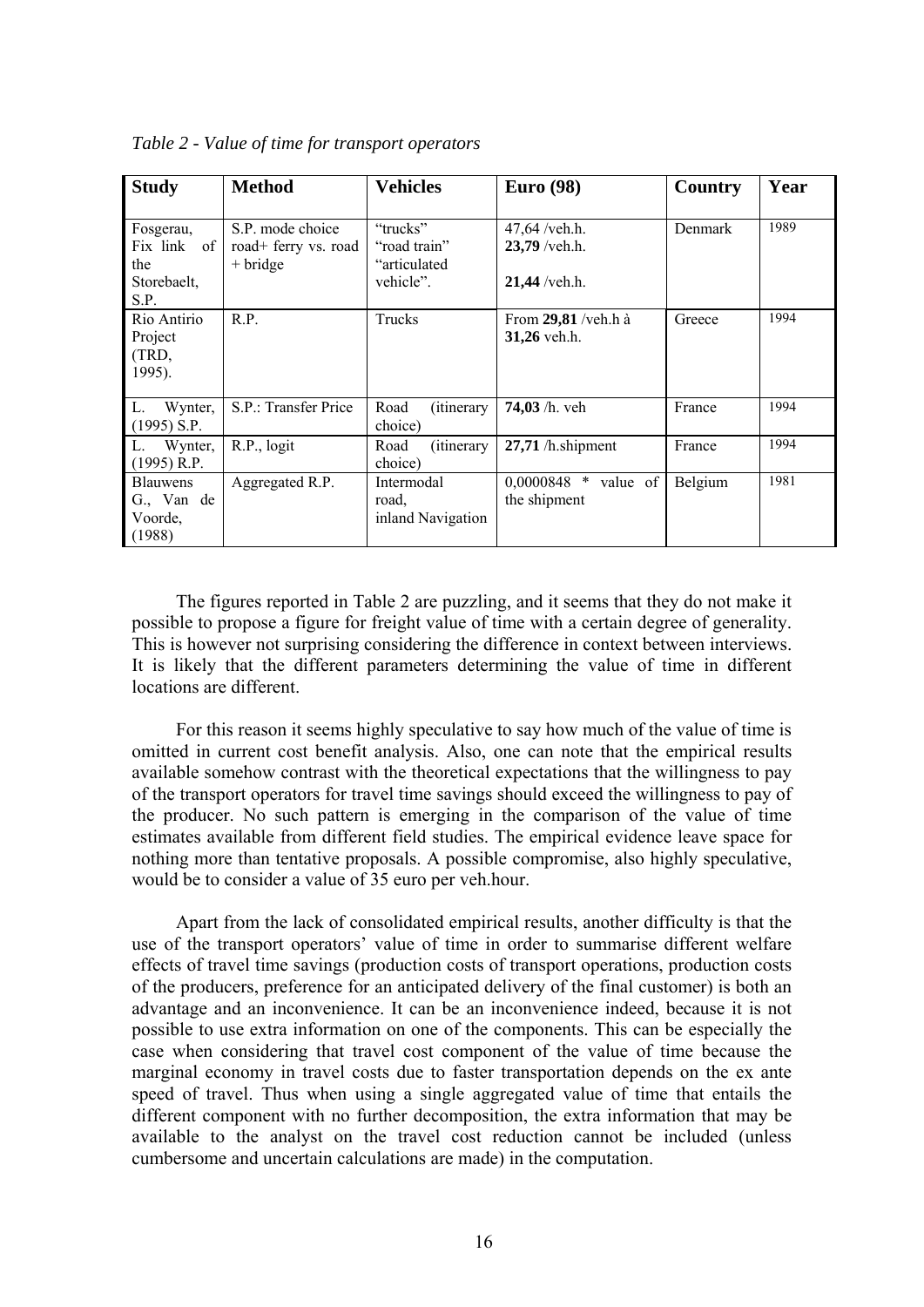## **Using separate estimates of the different components of the benefits**

The second solution, is to **use a separate estimate of the extra benefits**, that are not included in transport operation costs and add them explicitly to the transport operator costs. This second solution is attractive but it raises a number of issues. The first issue is that the willingness to pay of producers is expressed based on shipments, while the cost benefit analysis of transport projects makes use of vehicle flow. Though some data are available on the number of shipments per vehicle, this conversion factor may be extremely variable from one situation to the other. This probably makes the use of transport operators' willingness to pay as an estimate of the extra benefits problematic.

To conclude on this point, the two possibilities that are available to take into account the full benefits of travel time savings both raise difficulties and this point probably needs not only further investigation from the community of transport scientists but as well a larger number of field data results.

## *Sensitivity of Cost Benefit analysis to an increase in the value of time*

Finally, we investigate how the effect of an increase in the value of time for freight transportation used in Cost benefit analysis would affect the outcome of cost benefit analysis. In the absence of consolidated results we base our simulation on a 20 percent increase in the value of travel time savings. Table 3 provides the main outcome of cost benefit analysis for ten different road projects in the UK. These data are based on the Appraisal Summary Tables elaborated by the Department of Environment Transport and the Regions. The second column in Table 3 indicates an *increase* in the monetary value of freight time saving when the full benefits are taken into account<sup>6</sup>. The following columns indicate how much this increase represents compared with the present value of Travel Time savings, the total benefits and the net value of benefits.

 $\overline{a}$ 

 $6$  In this table, we refer to freight value of time as the value of HGV + the fraction of Light Good Vehicles that corresponds to work time Considering that only very synthetic information is available in the Appraisal Summary Table, some assumption had to be made to complement missing information. Usually ASP provide information only for the share of HGV. To complement this data assumptions were made regarding: the share of non-car among non-HGV veh (20 percent), the share of light good vehicles among non-car non HGV (80 percent) and the share of work time in LGV time (88 percent).

Given these assumptions, the results of the calculation should be considered as an approximation.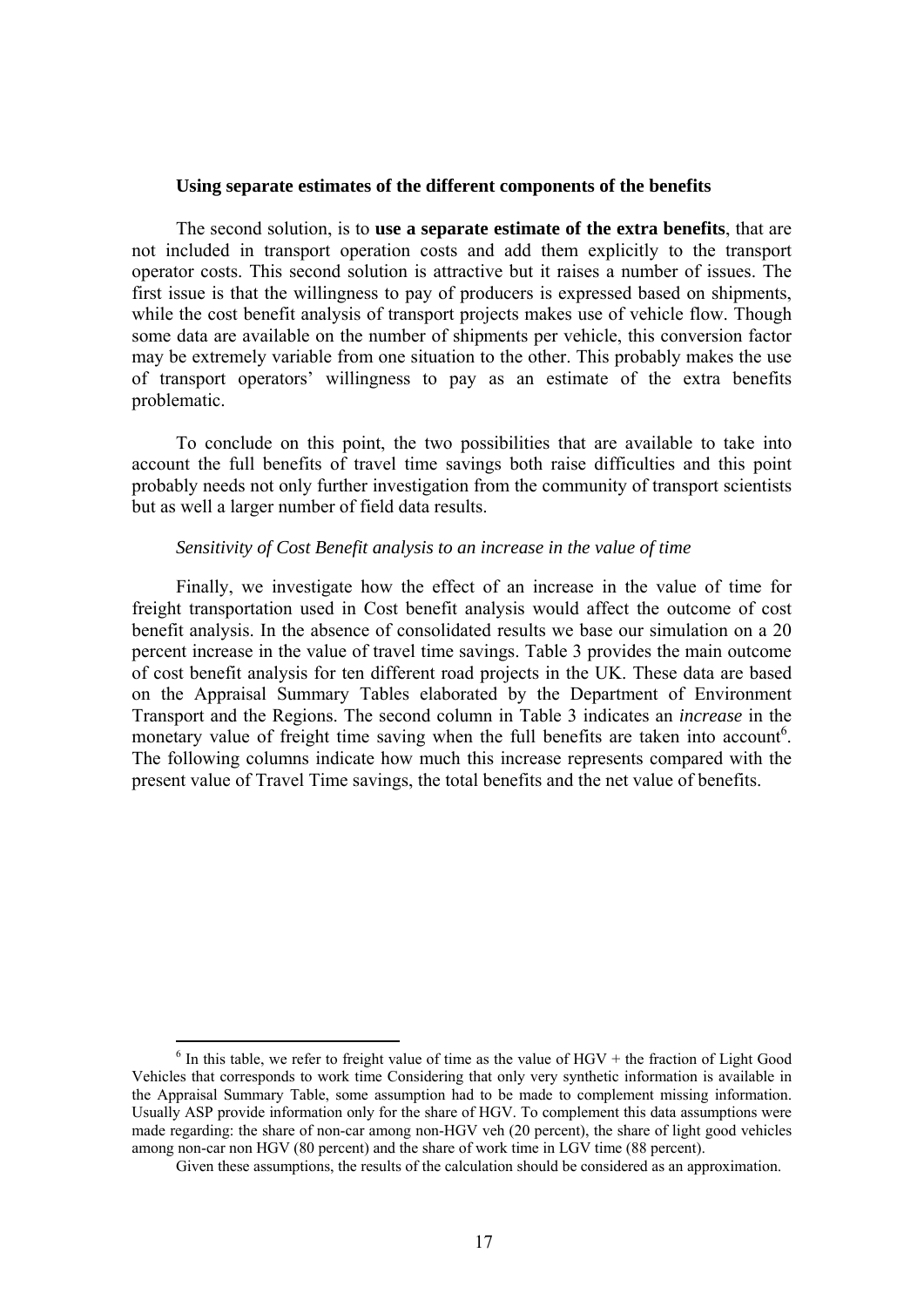## *Table 3: sensitivity analysis of Cost Benefit analysis*

|                              | Impact<br>Present<br>Time Saving | total<br>on<br>Value<br>of<br>Benefits of Travel | Impact<br>on<br>total<br>benefits | Impact on<br>net value<br>of<br>benefits | Benefit<br>Cost<br>Ratio | Benefit<br>Cost ratio               |
|------------------------------|----------------------------------|--------------------------------------------------|-----------------------------------|------------------------------------------|--------------------------|-------------------------------------|
|                              | m£                               |                                                  | % increase                        |                                          | Full<br>benefits         | Current<br>assessment<br>procedures |
| M1 J 31-32 (GO-YH)           | 1,4                              | 5,6%                                             | 5,6%                              | 6,1%                                     | 11,48                    | 10,87                               |
| M1 J6A-10 (GOER)             | 14,2                             | 5,0%                                             | 4,6%                              | 5,6%                                     | 5,96                     | 5,70                                |
| A63-Selby                    | 4,3                              | 3,9%                                             | 3,9%                              | $5,0\%$                                  | 5,19                     | 5,00                                |
| Whetherby/Walshford (YH)     | 10,5                             | 6,6%                                             | 5,6%                              | 7,5%                                     | 4,56                     | 4,32                                |
| A303 Sparkford-Ilchester     | 1,0                              | 3,6%                                             | 3,2%                              | 4,3%                                     | 4,14                     | 4,01                                |
| M6 J16-19 Widening (GONW)    | 16,1                             | 6,4%                                             | 6,2%                              | $8.5\%$                                  | 3,68                     | 3,47                                |
| A556 (M) M6-M56 Link (GONW)  | 8,8                              | 5,5%                                             | 4,6%                              | 6,7%                                     | 3,55                     | 3,39                                |
| M25 J.16 (M40) to J.19 (A41) | 8,0                              | $5,0\%$                                          | $5,0\%$                           | $7.3\%$                                  | 3,36                     | 3,20                                |
| (GOER)                       |                                  |                                                  |                                   |                                          |                          |                                     |
| A5 Nesscliffe                | 0,3                              | 4,7%                                             | 2,1%                              | 3,7%                                     | 2,41                     | 2,36                                |
| A3 Hindhead (Gose)           | 0,9                              | 3,9%                                             | 1,6%                              | $6.7\%$                                  | 1,34                     | 1,32                                |

It appears that the impact represents a small percentage increase in total benefits. Such figure appears modest, although one should not forget that they can make the difference between a project whose assessment is positive and a project whose assessment is negative.

The last two colons of Table 3 also indicate the change in the value of the Benefit Cost Ratio when the full benefits of transport time savings are taken into account. The pattern emerging from these two columns suggests that the ordering of projects based on Benefit Costs ratio is not upset when the full benefits of freight travel time savings are taken into account. This evidence should however not be generalized, and the finding could be different if we were to consider some projects that are more specifically related to freight.

# **5. Conclusions**

In this article we have investigated how the welfare effects of freight travel time savings should be accounted for in cost benefit analysis.

Our findings are that the understanding of the welfare effects of freight travel time saving should at least take into consideration two distinctions: specific versus generic goods and travel time versus non travel time (transport time is the sum of travel time and non travel time).

When such distinctions are taken into account, it is possible to characterize how different economic agents trade off between duration and costs of different successive operations. This provides a formal expression of different agents' willingness to pay for a marginal change in the duration of a certain operation. This also provides a description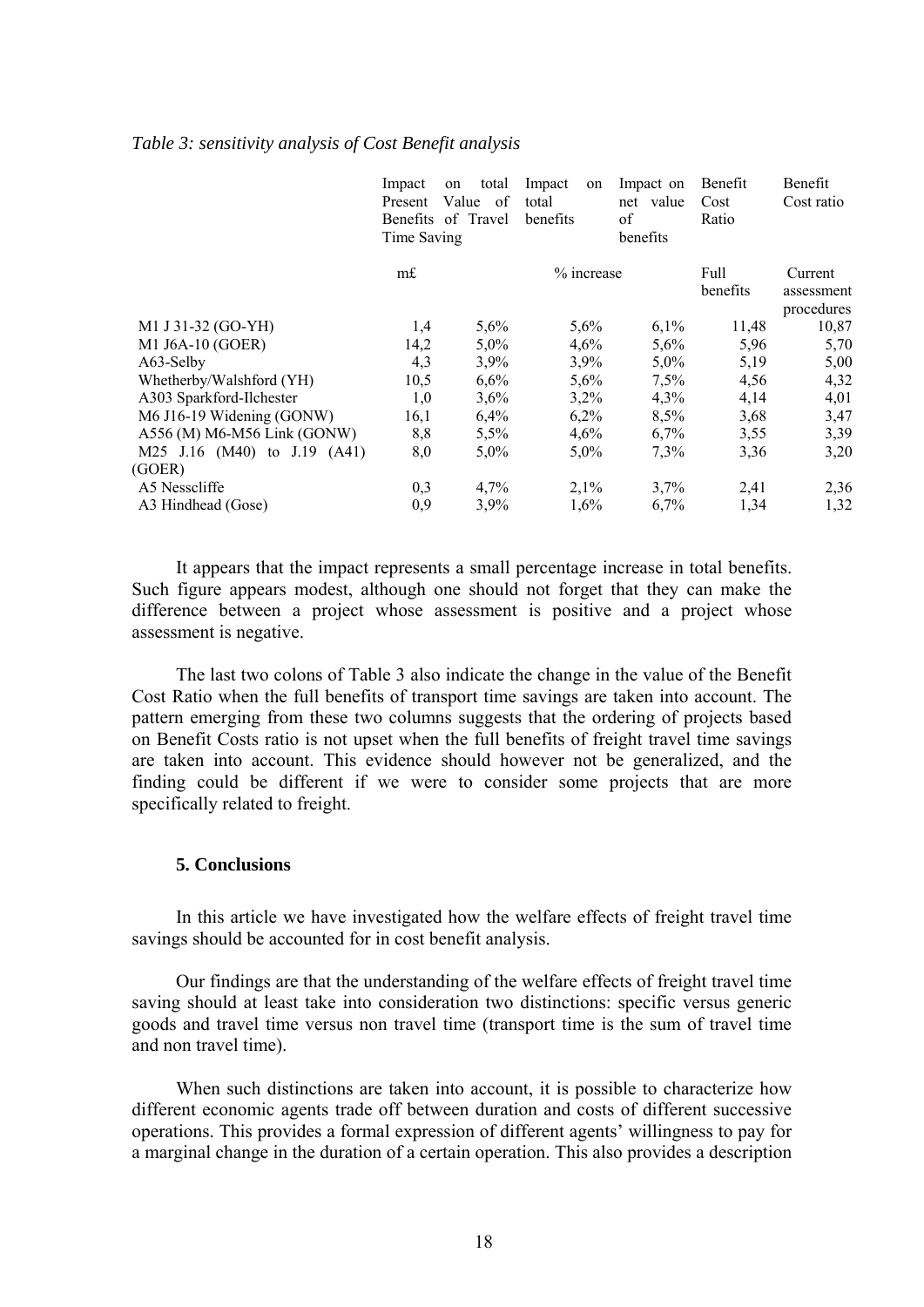of the ex ante equilibrium, that is the equilibrium that takes place subject to an initial level of the minimum travel time duration. It then becomes possible to analyse the consequences of a shift in the minimum travel time. This provides a positive description of freight value of time. Using this positive description it is possible to propose a normative value of time. Our results regarding this normative value of time are two folds. First, it appears much more tractable to propose a lower boundary for the quantification of the welfare effects of travel time savings than to take into consideration all the benefits that could derive from further adjustments of the different agents. Considering a lower boundary to the welfare effects of freight travel time savings concentrate on first order effects and assume that the consequences of the curvatures of the different costs and revenue functions can be neglected. Another aspect on which our analysis shed light on is that of the distributional implications of freight value of time. Actually, there is no reason, apart from disciplinary distance and analytical difficulties, to consider that the value of time used for the evaluation of freight value of time have no distributional effect.

Regarding the numerical evaluation of a monetary equivalent to freight time saving, we demonstrate that the elicitation of transport operators' willingness to pay offers an attractive way to summarise the welfare effects of time savings. However, empirical results are not converging and the comparison of available evidences is inconclusive. Whatsoever, it appears that the welfare effects are larger than the one accounted for in the factor costs method. Thus one should make allowance for these extra benefits in cost benefit analysis of transport projects. Based on a tentative allowance of 20 percent extra benefits, it is found that the net benefit of a randomly selected set of UK road projects exhibit an increase of 3,7 percent up to 7,5 percent, while the ranking of the project is not upset. The sensitivity of the net benefits to the full benefits value of time is not minor, and would be sufficient to reverse the outcome of cost-benefit analysis of a number of projects.

Eventually, our analysis suggest that it would be relevant for transport economists to have more empirical estimates of the value of time for freight based on surveys, whether SP or RP, made among hauliers, this contrast with the practice that during the latest decades has concentrated on the value of time for shippers.

# **References**

- Aberle, G., Engel M., Quinet E. (1993) *Les avantages sociaux du transport routier de marchandises à longue distance*, enquête internationale mandatée par l'Union Routière Internationale, IRU, Genève.
- Allen, W.B., Baumel , C.P., Forkenbrock D.J. (1994) Expanding the set of efficiency gains of a highway investment: conceptual, methodological and practical issues, *Transportation Journal*, **34**(1), Autumn, 39-47.
- Blauwens, G. Van de Voorde E. (1988) 'The valuation of Time savings in commodity transport', *International Journal of Transport Economics*, XV (1), Feb.
- Bureau of Transport and Regional Economics (BTRE) (1999) Facts And Furphies in Benefit cost analysis: transport, report n 100.